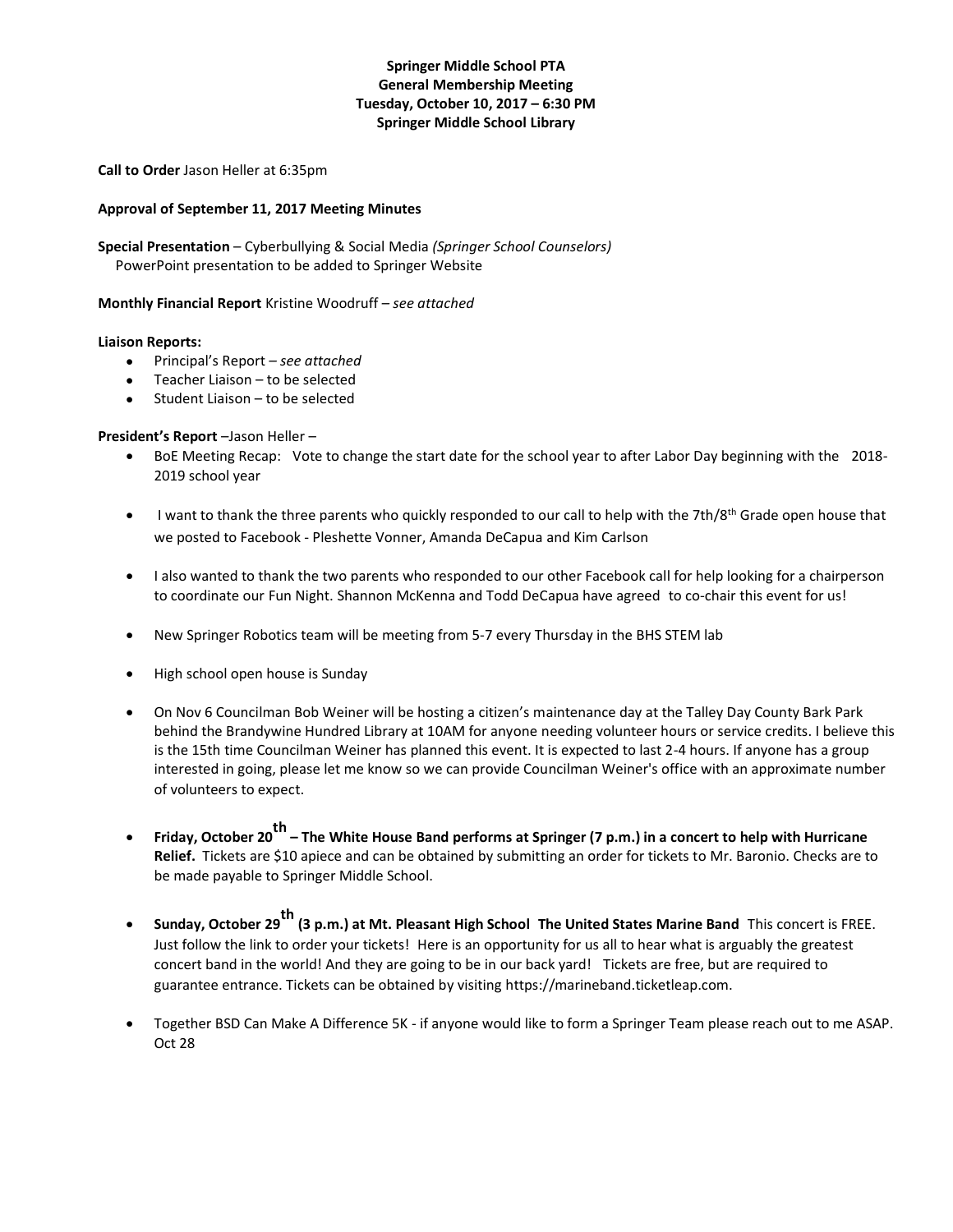## **Committee Reports:**

- Membership Kim Williams *– Currently have 162 members, 50 of which are staff members. Math department won the membership competition with 100% of department PTA members. Dr. Woodson treated department to lunch.*
- **Fundraising** 
	- o Spirit Wear Jason/Kathy Heller preorders generated \$2999 In sales in addition to the \$2671 we have sold at events throughout the summer. Total \$5670 so far (budget \$5000 in sales for the total year). Delivery of items should be within a week. Cost was \$3471 including replenishing the stock for sales through the year and next summer (Budgeted \$3500). Online ordering of Spirit wear will be offered after initial delivery
	- o Restaurant Nights *-* Christy Tobin One night scheduled per month. Grottos pizza first one, complete list on Springer PTA website
	- o Joe Corbi's Kristine Woodruff- to be done after Christmas break
	- Barnes & Noble Book Fair Kathy Heller- will be Saturday December 9<sup>th</sup>. Awaiting time and details from Community Manager at B&N

**Member Comments** *(please respect the time of all members by keeping comments brief)*

• No comments

## **Old Business:**

- Open committee positions
	- o Fun Night Co-Chairs Todd and Shannon volunteered to chair Thank you!
- Large scale project Dr. Woodson spoke with staff most requested items are smartboards, computers, and iPads. Will look at cost and present at next meeting

### **New Business:**

- Teacher grant applications
	- $\circ$  These should be going out within the week. We have budgeted \$5000 for this item this year, and will be requiring that the teacher is a member of the PTA to qualify.
- Vote to approve reimbursement for Healthy Foods for Healthy Kids garden supplies –approved by 2 members

### **Adjournment** : 8:02 pm

### **Upcoming Events:**

| 10/15/17 – High School Open Houses @ 1PM | $10/31/17$ – Picture Re-Take Day              |
|------------------------------------------|-----------------------------------------------|
| $10/16/17$ – Grotto's Night              | $11/3/17-1$ <sup>st</sup> Marking Period Ends |
| 10/27/17 - Springer Fun Night (6-9PM)    | 11/14/17 – PTA Meeting @ 6:30P                |

0/31/17 – Picture Re-Take Day 10/27/17 – Springer Fun Night (6-9PM) **11/14/17 – PTA Meeting @ 6:30PM**

### *Parent's roundtable with Dr. Woodson immediately following. TOPICS:*

- *Abusive Language*
- *Athletic Programs*
- *Open Floor*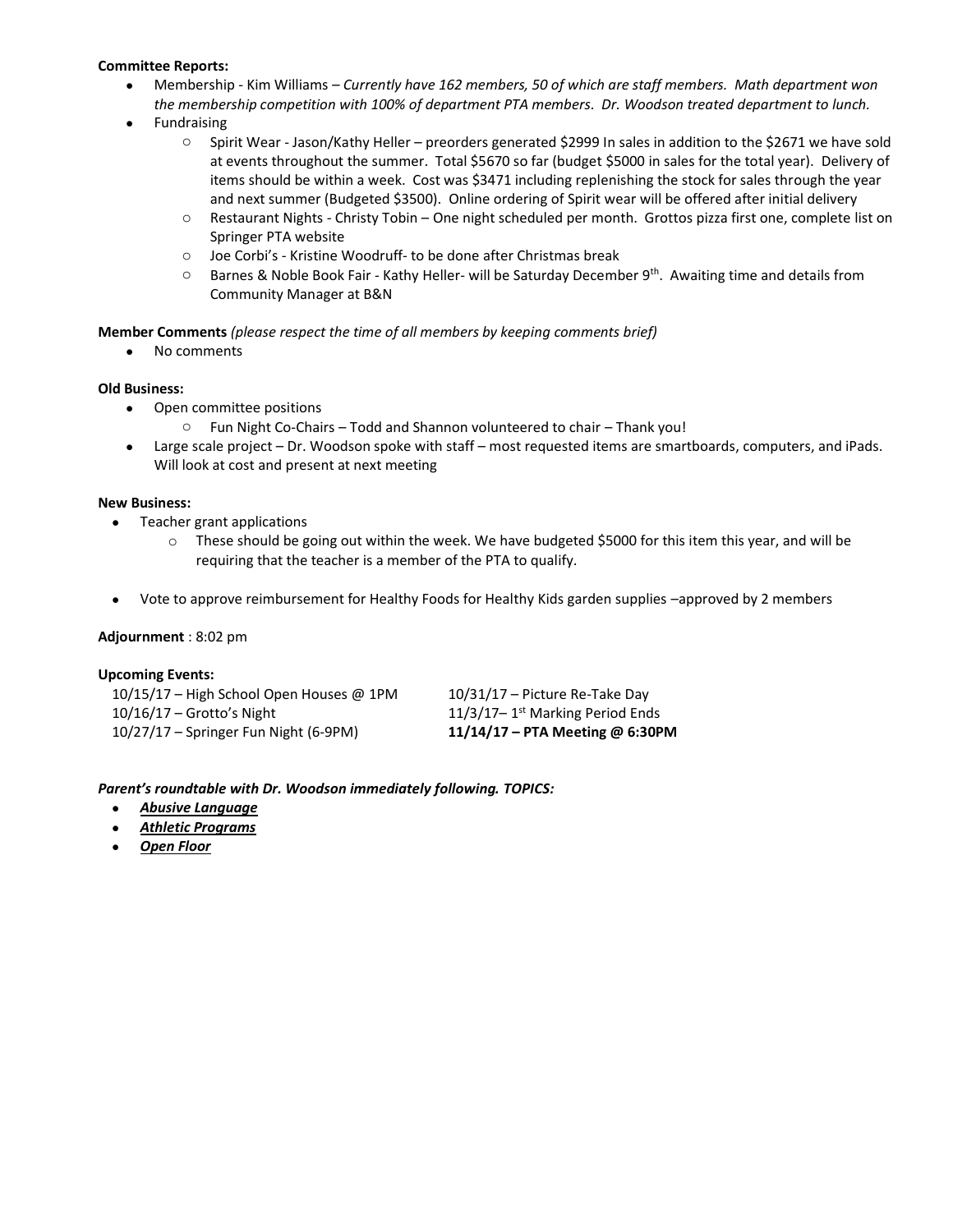# **PTA Meeting Principal's Report October 10, 2017**

## **September 30th Unit Count Submitted**

 $6^{\text{th}}$  - 311 7<sup>th</sup> - 281 8<sup>th</sup> - 281 **Total Students – 873** 

#### **Springer Middle School Administrative / Teaching and Support Staff**

Administrative / Office Staff – 10 Health / Support – 4 Library  $-1$ Instructional Staff – 26 Special Education Staff – 12 Exploratory (AVID / Art / Business / Music / PE / Health / World Languages) Staff – 16 Speech – 1 Paraprofessionals – 8 **Total Staff – 78** Custodians – 9 Food Service – 11 Interventionist / SRO – 2 Visiting Teacher – 1 **Total Staff - 23**

## **Extracurricular Events**

Athletics-Cross Country Field Hockey Wrestling Soccer **Volleyball** Programs-Flag Football **Contract Contract Contract Contract Contract Contract Contract Contract Contract Contract Contract Contract Contract Contract Contract Contract Contract Contract Contract Contract Contract Contract Contract** GPS **GPS** USTA Tennis Program Homework Club School Play Chess Club Chess Club Exploring Dance Concord Rowing Team

### **Upcoming Events**

Interims Distributed 10/11 Parent Teacher Conferences 10/12 and 12/13 Hurricane Relief Donations Accepted 10/16 – 10/20 Hurricane Relief Concert 10/20 @ 6:30PM in Auditorium (White House Band) Family Fun Night 10/27 @ 6:00PM Picture Re-Takes 10/31 1 st Marking Period Ends 11/3 Staff Work Day / No School 11/6 Veteran's Day Observed 11/10 PTA Meeting 11/14

### **Items of Interests**

Principal Meeting Notes (Monthly Meeting with Dr. Holodick and Executive Team) Statewide Consolidation State Expenditures Point to Positive Revenue Enrollment is UP due to Special Education